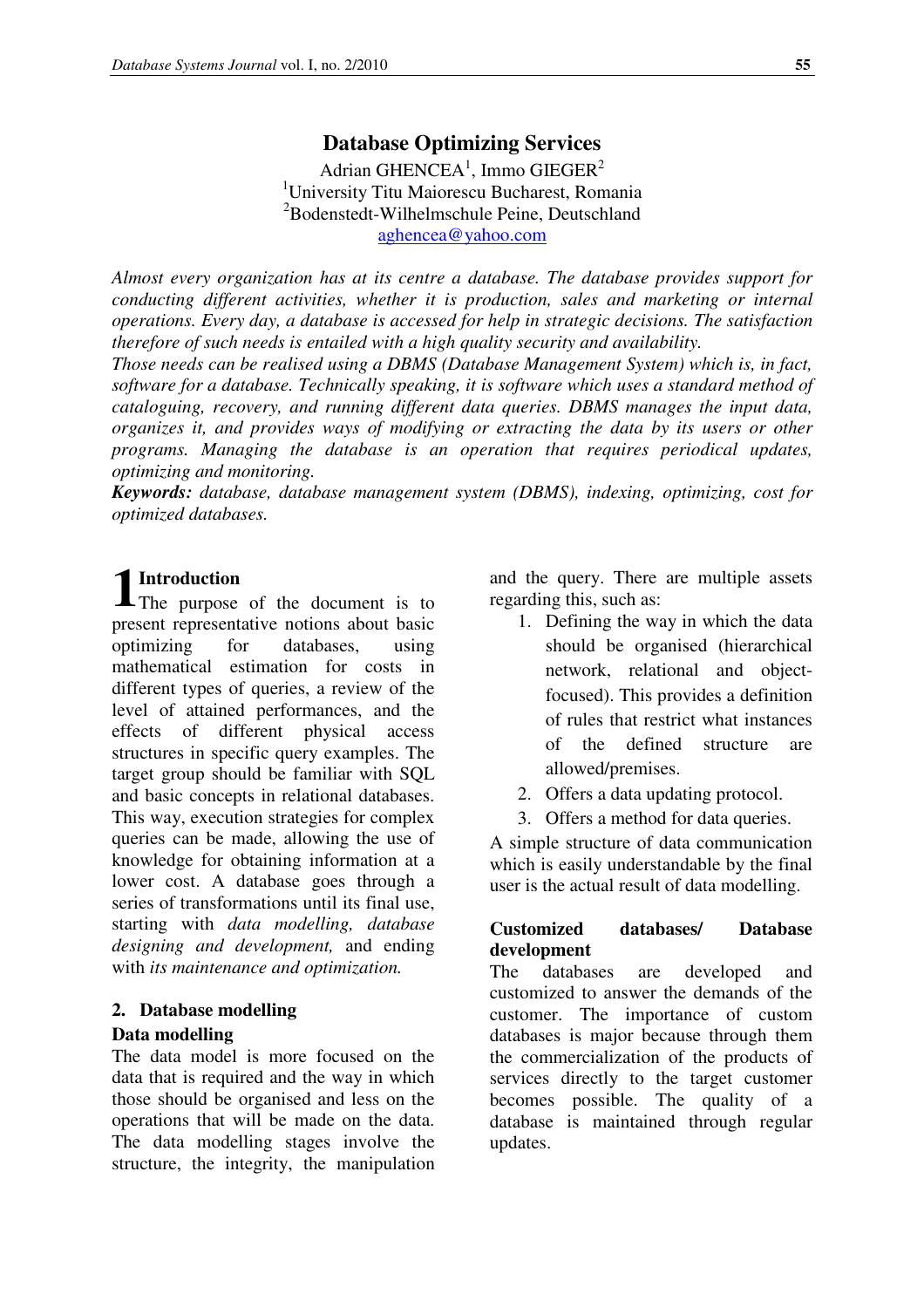## **Database designing**

If databases have any of the following problems: malfunction, insecure or inaccurate data or the database has degraded and lost its flexibility, then that is the moment for a new database.

Therefore, the types of specific data and the storage mechanisms have to be defined in order to ensure the integrity of the data through rules and mechanisms of correctly applying the operational principles. All databases should be constructed in regard to the specifications of the customers, including its user interface and functionality. Using the data by including them into a website is possible.

## **Data mining**

Data mining is 'the science of extracting useful information from larger datasets and databases. Every organization wants its business and undergoing processes optimized for the best productivity. The business processes that require optimization include Customer Relationship Management (CRM), Quality Control, Prices and Delivery System etc. Data Mining is a data exploiting discipline which underlines the errors in those processes, using sophisticated algorithms. Data Mining is done on processed data and includes the analysis and determination of the mistakes.

#### **Database Migration**

Database Migration represents the transfer (or migration) of basic database schemes and data into the database management, such as Oracle, IBM DB2, MS-SQL Server, MySQL etc. There is a database migration system which allows the reliability and integrity of the data. The migration from one database platform can be difficult and time consuming because of the differences between the standards. However, quick migration of the data between different databases that ensures the integrity of the data is possible, without the loss of any data. Ensuring the access to the data and its protection is

essential, especially when large quantities of data or important applications are being moved between systems. The security, availability and reliability of the data can be assured through providing experience in the projecting and applying the database infrastructure with oracle or Microsoft SQL server.

#### **Database Maintenance**

Database maintenance is a very important process in every organization. After a secure development of the database, the next process of major importance is the maintenance of the database, which offers an update, a backup and high security.

*We could ask ourselves, why does a company need database maintenance?* 

When a database becomes altered, it is easily observed that the records no longer reflect the reality. This problem usually occurs in case of database deterioration. To remove any doubt regarding the integrity of the index a manual update and a regular backup is recommended.

As the activity of the organization grows, so does the dimension of the database. A useful practice is to periodically remove unusable data thus increasing the access to the database. Compression of the database will allow easier data supply and simplistic handling of the relevant information from the database.

The same database can be maintained in such way that it will offer the correct result for different questions. For example, the same discussion list can be utilised for extracting the correspondence addresses, the email addresses.

# **3. Database optimization**

Databases are ubiquitous in the modern world. The notion of 'informational library', which is persistent, redundant and well distributed, has become the most important concept in the IT field. As a matter of fact, many people interact with a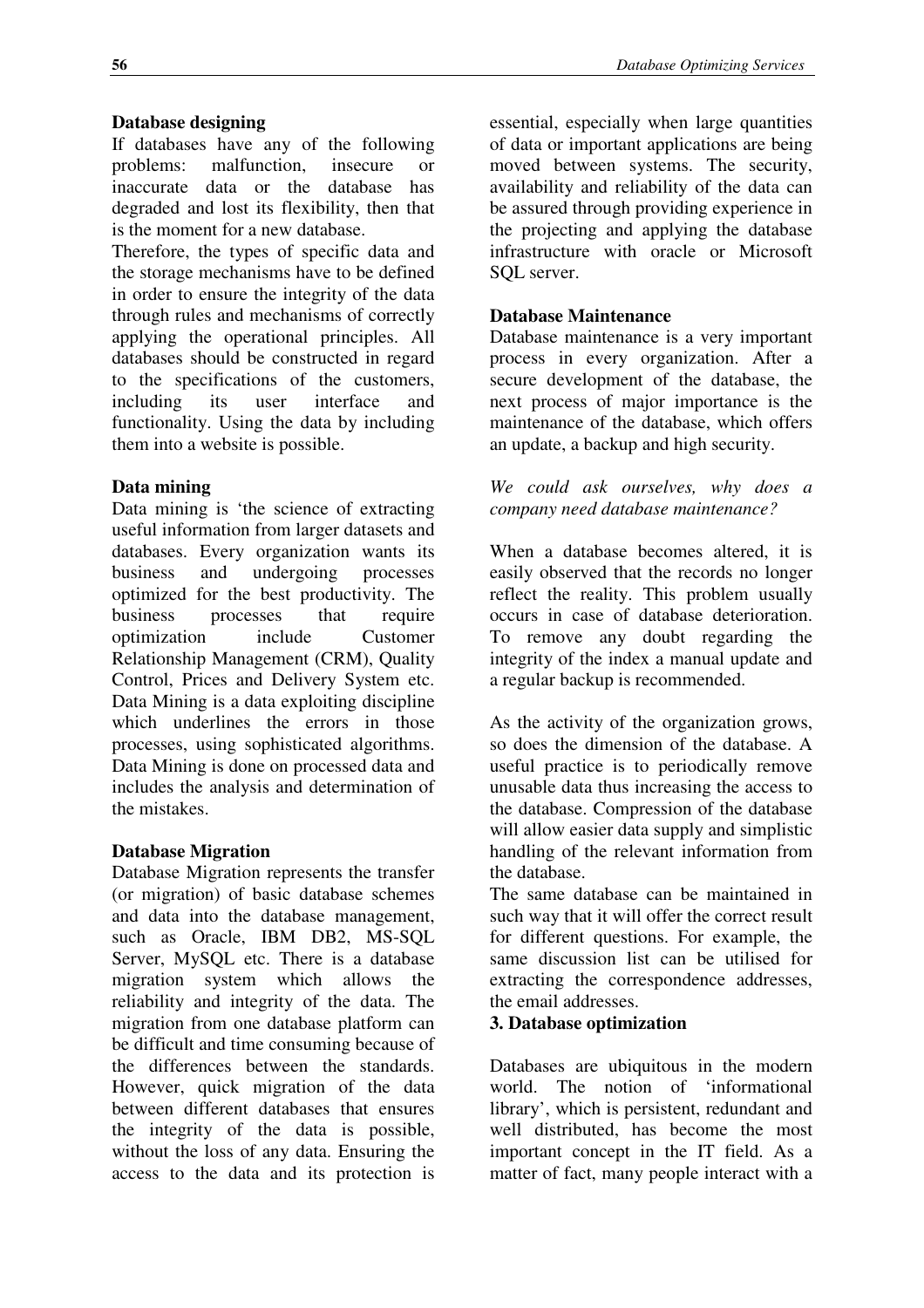database management system at a certain level, often without using a computer in every moment of the day.

On each access undergo millions of data transfers, database optimization being a key researching domain for university research institutions, as well as for corporate organizations. From a software development company point of view, the relational databases often serve the software applications in that domain, and the lack of optimization sustains significant costs for both the customer and the company. With millions of data transfers per second, the optimization comes as a surprise and thus represents a key research domain.

The database optimization allows a better configuration and faster searches results. Occasionally the database may present problems such as the failing to provide the requested result, or slow execution. That may make the acquisition of a server necessary. A similar role might have the operating system under which the database cannot be optimized.

The current database infrastructure can be revised thus establishing the best optimization approach and planning for better working environment efficiency.

Through the execution of a database quality control, it can be optimized without duplicates and with high integrity.



**Fig. 1.** Database schema

Nowadays, this optimization represents a real challenge, especially when the

software is constantly changing. However, the database administrators offer relevant solutions to meet their clients' requirements.

#### **Database administration applications**

There are different approaches to database administration, and there also are different ways of optimizing the databases for performance boost, which will also improve the used server. The optimization will depend on the database management system. Each system has its own facilities for optimization. There are programs which have the role of collecting and analysing the required data in order to use the optimization process. These applications will be used in a more alert way as the optimization of the database will become increasingly noticeable. The database systems become more and more important so a continuous database update is mandatory in order to keep up with the changes in the IT domain.

#### **Indexing**

One of the ways in which a database can be optimized is indexing. This is made to increase the performance of the queries, which can vary from a database to another, but, generally speaking, all of them benefit from efficient indexes. The efficient indexes allow the queries to avoid scanning the entire structure tables in order to identify the solution. This can be realised with the Microsoft SQL servers.

The SQL server has been made for such sets of indexes. Moreover, its update is permanent, in order to allow the most efficient decisions in query processing. The expert can provide suggestions regarding the way in which the performances of the queries can be increased. The performance of the database must also be updated, so the changes in the dynamic systems have to be taken into account.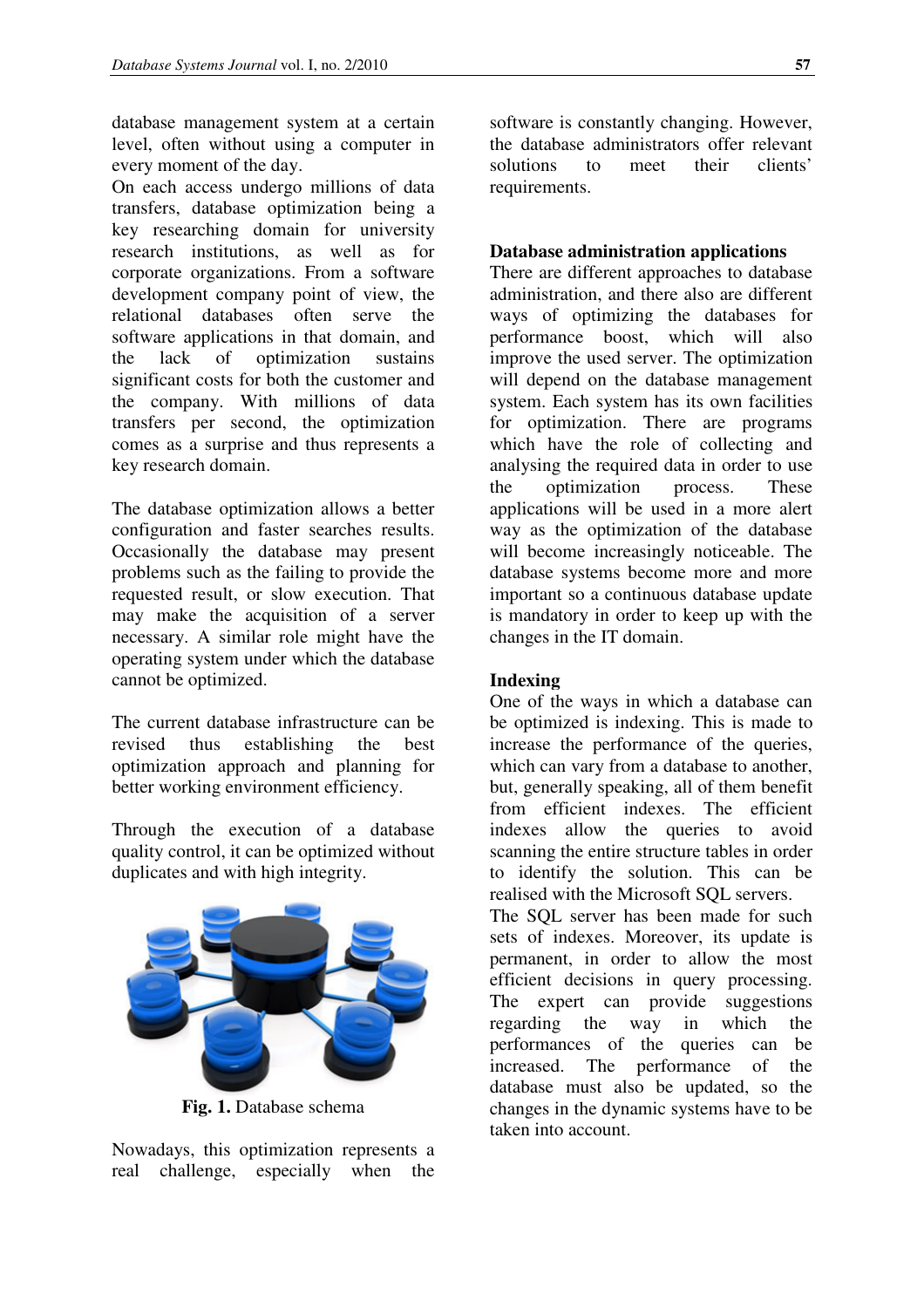A database management system such as Oracle offers its own way of updating. It<br>includes an SOL-type 'adviser' and includes an SQL-type 'adviser' and additionally an access 'adviser'. Those are used to improve the SQL, which is used in package applications. It uses samples in order to collect the necessary data for updates.

The optimization is one of the important ways in which you can keep your systems at optimal performances. They can have different names, but essentially they contribute to the performance increase of the system.

The database optimizers are included in the software which the web holders can use. They represent more complex ways that only IT specialists may use. Nowadays, the applications offer characteristics that increase the optimization's efficiency. In order to be able to maintain the life cycle of the database, the holders have to assure that their databases are advanced.

## **Using indexes in a database for optimization**

A database index is a physical access structure for a database table which works as its name suggests: it is a sorted file that informs the database of the whereabouts of the registrations, which are located on the disc. In order to better understand what an index does, please consider reading a textbook. In order to find a certain section, the reader can read the book until he identifies what he is looking for, or alternatively can check the 'contents' and find the desired section. A database index can work much longer than a textbook index. Adding adequate indexes for large tables is the most important part in optimizing a database. The creation of a unique index for a large table which contains no indexes can reduce the execution time of a query considerably.

*As example, we shall take the following scenario: supposing we have a table of a database named 'EMPLOYEES' with 100.000 registrations. If we want it to execute the next simple query on this unindexed table:* 

#### **SELECT First Name, Last Name FROM EMPLOYEES WHERE EmpID=12345;**

For the purpose of identifying the registration of the employee with the ID aforementioned, the database has to scan the entire 100.000 registrations in order to return the correct result. This way of scanning is usually known as a full-scan of the table. Fortunately, a database developer can create an index on the EmpID column to prevent such scans. Furthermore, in the case of a unique constraint of this domain, the database will compile the physical address of each employee in a table. As such, the scanning becomes pointless, and the localization of the registration is made in real time. After the developer adds this index, the database can locate the registration of the employee with EmpID=12345, which is a potential reduction of 100.000 operations.

# **Types of indexes**

Indexes fall in one of the two categories: clustered or nonclustered. The main difference between the two categories is that the nonclustered indexes do not affect the indexes' ordering located on the hard while the clustered indexes do. Because clustered indexes do affect physically the order of the registrations from the disc, there can be an indexed cluster for each table. The same restriction cannot apply to nonclustered indexes, thus creating space on the disc is possible (though it does not represent the best solution).

# **Cost estimating for optimized databases**

The cost estimating is the process of applying a consistent and significant execution measure of the costs for a certain query. Different metrics can be used for this purpose, but the most relevant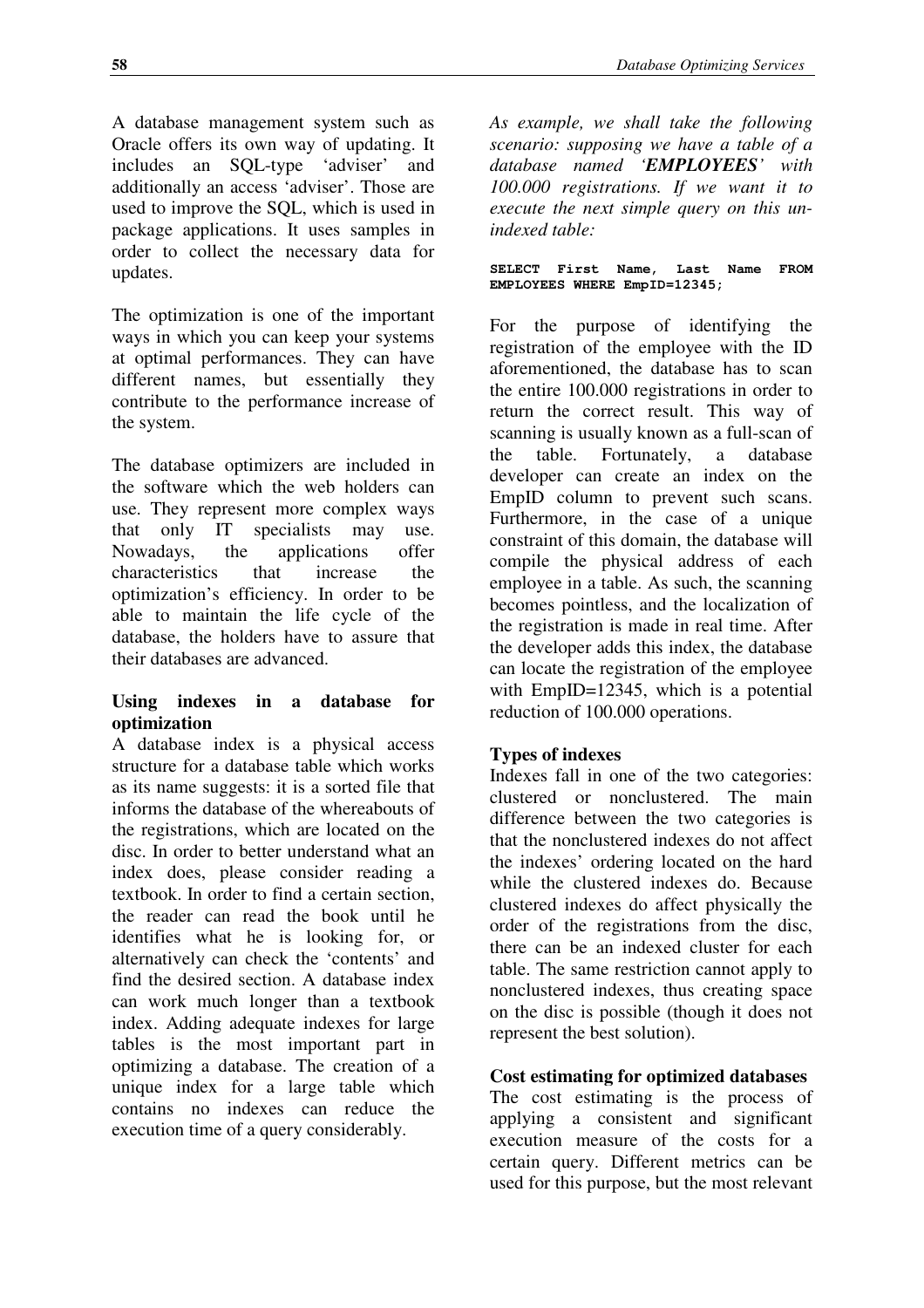and the most common metric is **the number of block accesses query carts.**  Since on the disk the inputs/outputs represent a time-consuming operation; therefore the objective is to minimize the number of block accesses, without the sacrifice of functionality.

*Estimation of Select operations cost, estimation of Join operations cost, nested Loop, single Loop (using an index) and sort-merge Join* can be taken into account.

There are a series of database optimizing methods. Each has ultimately as its result the reduction of the algorithm's complexity. One of the techniques used for that is the Greedy techniques.

The *greedy* algorithms are generally simple and are used in optimization issues (for example – finding the easiest path in a graph). In most situations we have:

- Lots of elements (vertices of the graph, works in progress etc.);
- A function that checks whether a mass of candidates is a possible, not necessarily optimal, solution;
- A function that checks whether is possible to complete it for a mass of candidates in order to a possible, not necessarily optimal, solution;
- A selection function that chooses the best unused element at any given time;
- A function that notifies the user that a solution has been reached.

To solve the problem, a *greedy* algorithm builds the solution step-by-step.

The Greedy technique states that the number of configurations (of the nodes and arcs in the graph) is exponential with the number of the candidate structures of the workload; at the same time the main algorithm is not feasible in the case of workloads with a large number of candidate structures.

At the roots of the GREEDY technique of number of configuration reductions stands the GREEDY algorithm:

- $\triangleright$  If the workload is a sequence then the algorithm is named GREEDY-SQ;
- $\triangleright$  The GREEDY-SOL algorithm uses a UnionPar function;

The UnionPar function

- Allows 2 solutions  $p_1 = [a_1, S_1, \ldots, a_N]$  $S_N$ ,  $a_{N+1}$ ] și  $p_2$ = [b<sub>1</sub>,  $S_1$ ,..., b<sub>N</sub>,  $S_N, b_{N+1}]$ For the sequence  $[S_1,...,S_N]$ ;
- $\triangleright$  Generates a new solution for the same sequence:
- $\triangleright$  At each K stage, there are generated additional configurations, starting from  $a_k$  and  $b_k$  configurations which are added in the graph;
- $\triangleright$  The exit is the shortest path in the generated graph.



**Fig. 2.** Graph generated by the function UnioPair

#### **The GREEDY-SEQ algorithm**

**Step 1.** For each structure from  $S = \{s_1,$  $s_2,..., s_M$  the optimal solution is found using the main algorithm. There are a lot of P solutions for individual structures.

Let P={ $p_1$ ,...,  $p_M$ } and  $p_i$ =  $[a_{i1}, S_1$ ,...,  $S_N$ ,  $a_{iN+1}$ ];

**Step 2.** Let C be the amount of all the configurations over the individual structures;

**Step 3.** On the P amount the greedy search is run.